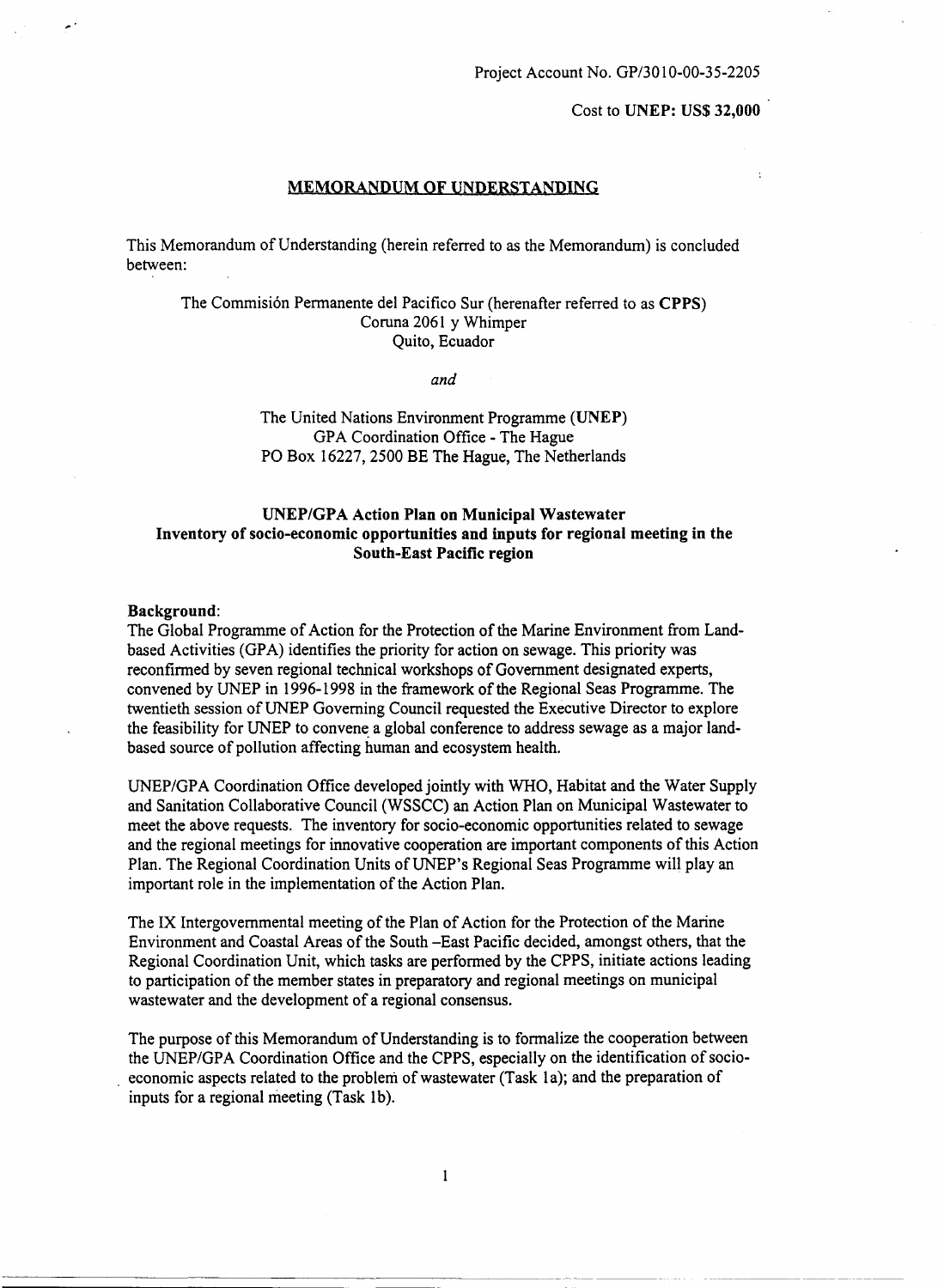Under the terms of this Memorandum, it is hereby agreed that:

 $\sigma_{\rm x}$ 

1. a. CPPS will, on behalf of UNEP, provide an overview of socio-economic opportunities for addressing sewage, as per the attached Terms of Reference of Task 1a (Attachment 1);

b. CPPS will, on behalf of UNEP, provide inputs from the South-East Pacific region for a. regional meeting, following the attached Terms of Reference of Task 1b (Attachment II)

2. CPPS contribution to the project will be the following tasks during 2000

|               | <b>2.</b> CPPS contribution to the project will be the following tasks during 2000:                                                              |                           |
|---------------|--------------------------------------------------------------------------------------------------------------------------------------------------|---------------------------|
| a)            | Identification and selection of suitable consultant(s)<br>(preferable an environmental economist) to carry out<br>the tasks 1a and 1b above.     | Sept. 2000                |
| b)            | Contracting the consultant(s)                                                                                                                    | Sept. 2000                |
| $\mathbf{c})$ | Assist in establishing contacts between the<br>consultant(s), national experts and relevant bodies<br>and organizations                          | Oct. 2000                 |
| $\mathbf{d}$  | Make available to the consultant(s) relevant<br>information on socio-economic developments and<br>information on types and sources of pollutants | Oct.- Nov.<br><b>2000</b> |
| e)            | Select a number of case studies to be elaborated on in<br>the consultant's report                                                                | Oct. 2000                 |
| f)            | Critical review the first draft of the overview and the<br>inputs for the regional meeting                                                       | Dec. 2000                 |
| g)            | Present the inputs for the regional meeting at this<br>meeting                                                                                   | Dec. 2000                 |
| h)            | Deliver the final overviews in English and Spanish                                                                                               | Febr. 2001                |

Office.

- 3. UNEP will pay CPPS a sum not exceeding US\$ 32,000. A cash advance of US\$ 24,000 will be paid to CPPS after the signature of this Memorandum by both parties (through the Global Cash Advance mechanism where appropriate) and the balance of US\$ 8,000 will be paid upon receipt of all substantial matter acquired or produced under this Memorandum and of a final expenditure statement as per attached budget (Annex 1). Any portion of cash advance remaining unspent or uncornmitted by CPPS on completion of the activities under this Memorandum will be reimbursed by CPPS before 31 March 2001.
- 4. Cost overruns are the responsibility of CPPS, unless a revised budget has been agreed with UNEP in advance of such overruns.
- 5. All correspondence regarding this Memorandum, including administrative and financial matters, between CPPS and UNEP should be addressed to: at CPPS: Secretary General Mr. Fabian Valdivieso Eguiruren Coruna 2061 y Whimper Quito, Ecuador Tel: (+593 2) 562 786 Fax: (+ 593-2) 558 978 E-mail: cpps@ecuanex.net.ec (contact: Ulises Munaylla, Advisor; ulisesmunayalla@andinanet.net)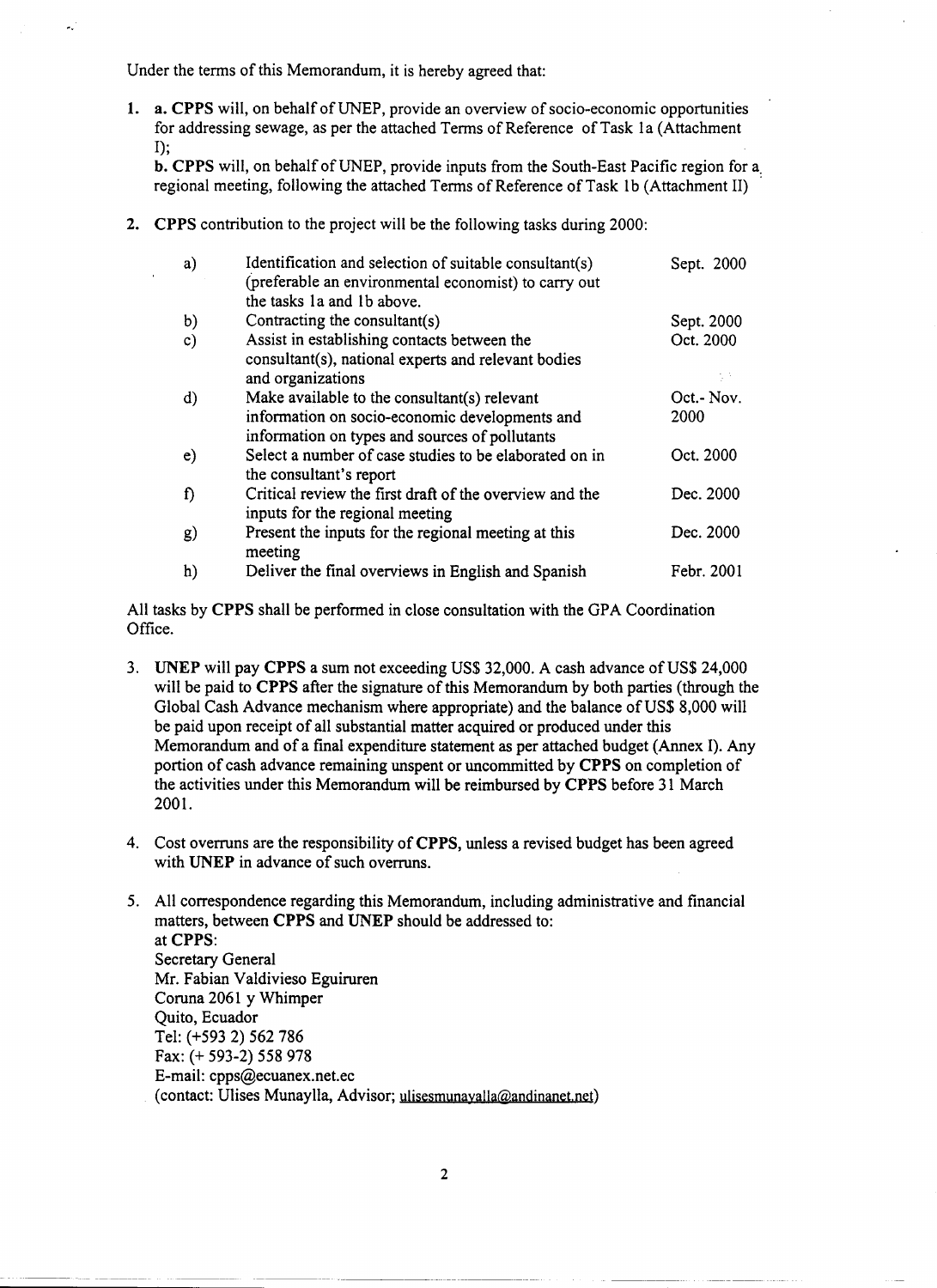atUNEP: Ms. Veerle Vandeweerd Coordinator, UNEP/GPA Coordination Office PO Box 16227 2500 BE The Hague, The Netherlands Tel: (+31-70) 3114462 Fax: (+31-70) 3456648 E-mail: gpa@unep.nl (contact: Leo de Vrees, Senior Programme Officer; l.dvrees@unep.nl)

with a copy to: 'UNON Chief, Budget and Funds Management Service PO Box 30552 Nairobi, Kenya

- 6. CPPS shall indemnify, hold and save harmless and defend at its own expense, UNEP, its officers, agents and employees from and against all suits, claims, demands and liability of any nature or kind, including costs and expenses, arising out of negligent misconduct of its employees or collaborators of any kind in the performance of the terms of this Memorandum.
- 7. Agents or employees of CPPS shall not be considered in any respect as being officials or staff members of UNEP.
- 8. CPPS shall neither seek nor accept instructions from any authority external to UNEP in connection with the performance or its activities under this Memorandum. CPPS shall refrain from any action, which may adversely affect UNEP or the United Nations and shall fulfill its commitments with fullest regard for the interest of the United Nations.
- 9. Any controversy or claim arising out of or in accordance with this Memorandum or breach thereof, shall, unless it is resolved by direct negotiation, be settled in accordance with UNCITRAL Arbitration Rules as at present in force. The Parties shall be bound by any arbitration award rendered as a result of such arbitration as the final adjunction of any such controversy or claim.
- 10. Nothing in or relating to this Memorandum shall be deemed a waiver of any of the privileges and immunities of the United Nations.
- 11. This Memorandum shall be in effect upon signature to 31 March 2001.
- 12. This Memorandum may be terminated by either party before the expiration date ofthe Memorandum by giving notice in writing to the other party. The period of notice is 31 days.
- 13. In the event of the Memorandum being terminated prior to its due expiration date in this way, CPPS shall be compensated on a *pro rata* basis for no more than the actual amount of work performed to the satisfaction of UNEP. Additional costs incurred by UNEP resulting from the termination of the Memorandum by CPPS may be withheld from any amount otherwise due to CPPS.
- 14. Prior written communication between UNEP and CPPS shall make no change in or modification ofthis Memorandum. CPPS shall not assign, transfer, pledge, sub-contract or make other disposition of this Memorandum or any part thereof, or of any of CPPS's rights, claims or obligations under this Memorandum except with the prior written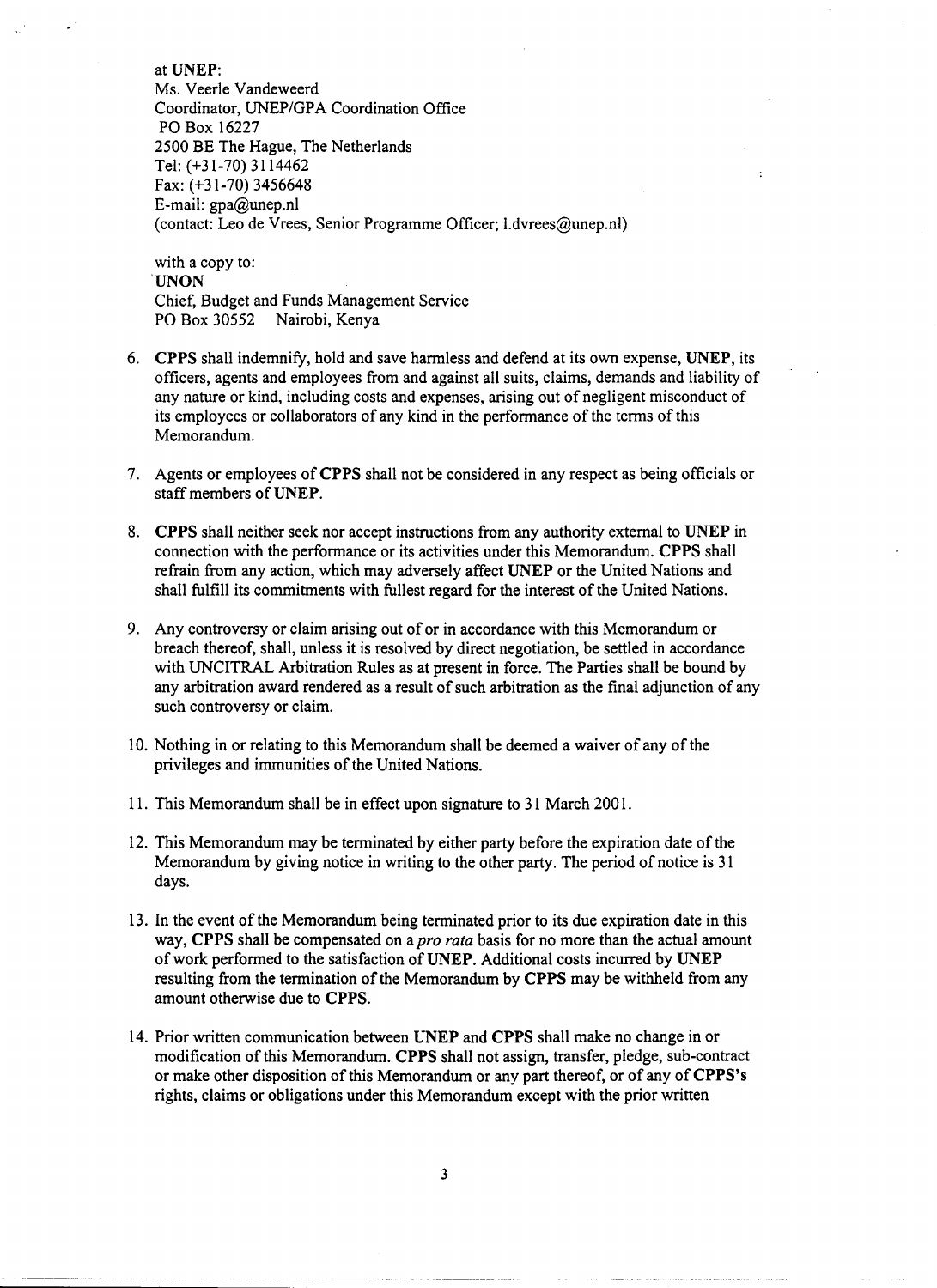consent of UNEP.

 $\epsilon$ <sup>'</sup>

15. Signed this  $3!$  day of August, 2000 in The Hague and Quito.

For UNEP/GPA Coordination Oftice Ms. Veerle Vandeweerd Coordinator

For CPPS Mr. Fabian Valdivieso Eguiruren Secretary General

evera ୍ଧ

ddives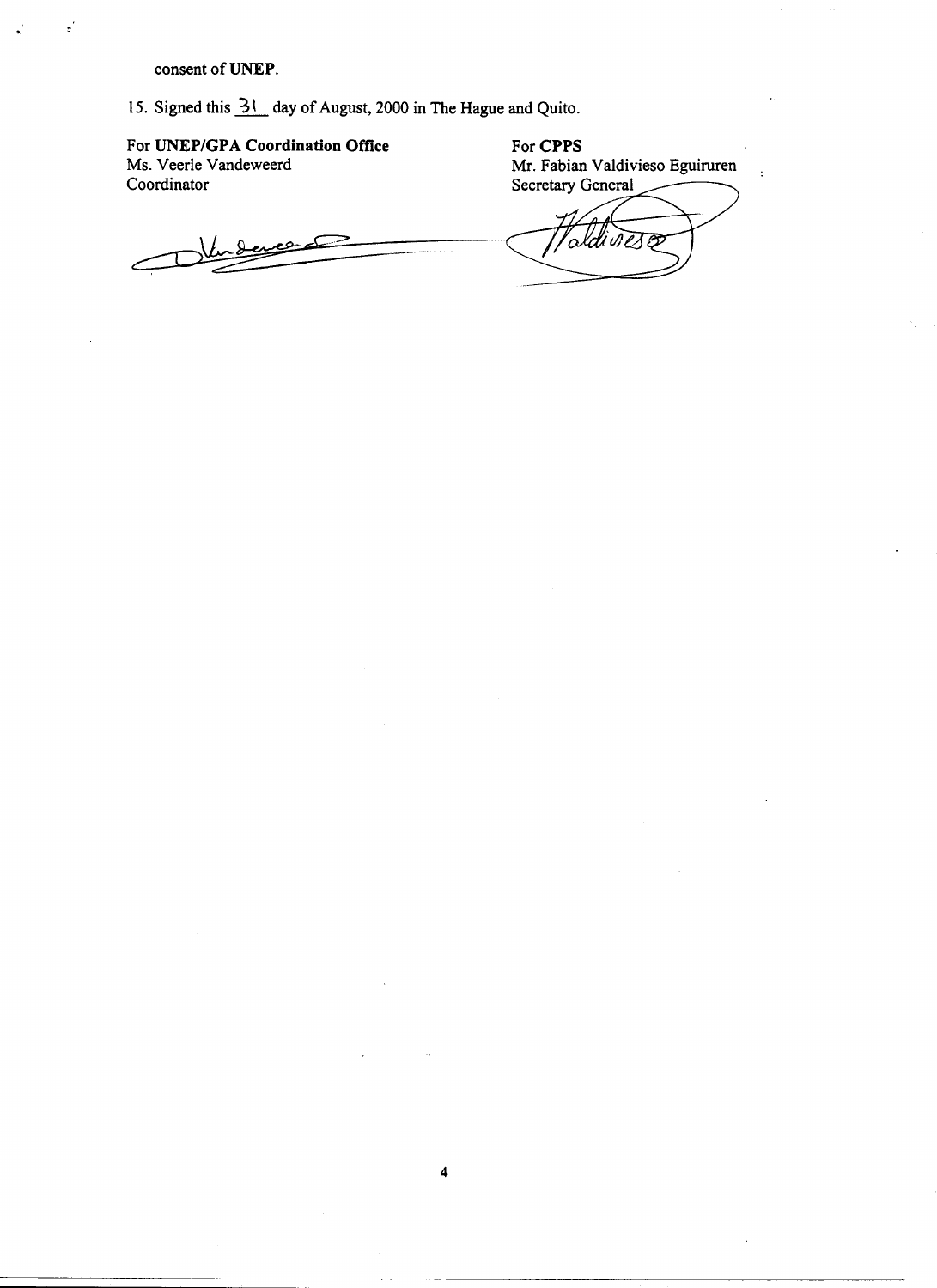#### ANNEXI  $\Gamma$  $\blacksquare$ **GRANDTOTAL 32,000**

 $\mathbf{r}$ 

Memorandum ofUnderstanding between **UNEP** and **CPPS** Budget expressed in US\$. Budget year 2000  $\mathsf{M}$ Memorandum of Un ANNEX I<br>Memorandum of Understanding between UNI  $5301C$ ANNEX I<br>Memorandum of Understanding between UNI

| 10 | PROJECT PERSONAL COMPONENT                                | TASK la |        | TASK 1b |
|----|-----------------------------------------------------------|---------|--------|---------|
|    | 1100 Personnel<br>1101 Programme Officer<br>1199 Total    | 1,000   | 2,000  | 3,000   |
|    |                                                           |         |        |         |
|    | 1200 Consultants<br>1201 Environmental economists         | 8,000   | 13,000 |         |
|    | 1299 Total                                                |         |        | 21,000  |
|    | 1300 Administrative support<br>1301 Secretary             | 1,000   | 1,000  |         |
|    | 1399 Total                                                |         |        | 2,000   |
|    | 1999 Component Total                                      |         |        | 26,000  |
| 50 | MISCELLANEOUS COMPONENT                                   |         |        |         |
|    | 5200 Reporting costs<br>5201 Printing of report           | 1,000   | 1,000  |         |
|    | 5299 Total                                                |         |        | 2,000   |
|    | 5300 Sundry<br>5301 Communications (fax, telephone) 1,000 |         | 2,000  |         |
|    | 5302 Freight                                              | 500     | 500    |         |
|    | 5399 Total                                                |         |        | 4,000   |
|    | 5999 Component Total                                      |         |        | 6,000   |
| 99 | <b>GRAND TOTAL</b>                                        |         |        | 32,000  |

 $\bar{\mathcal{A}}$ 

 $\cdot$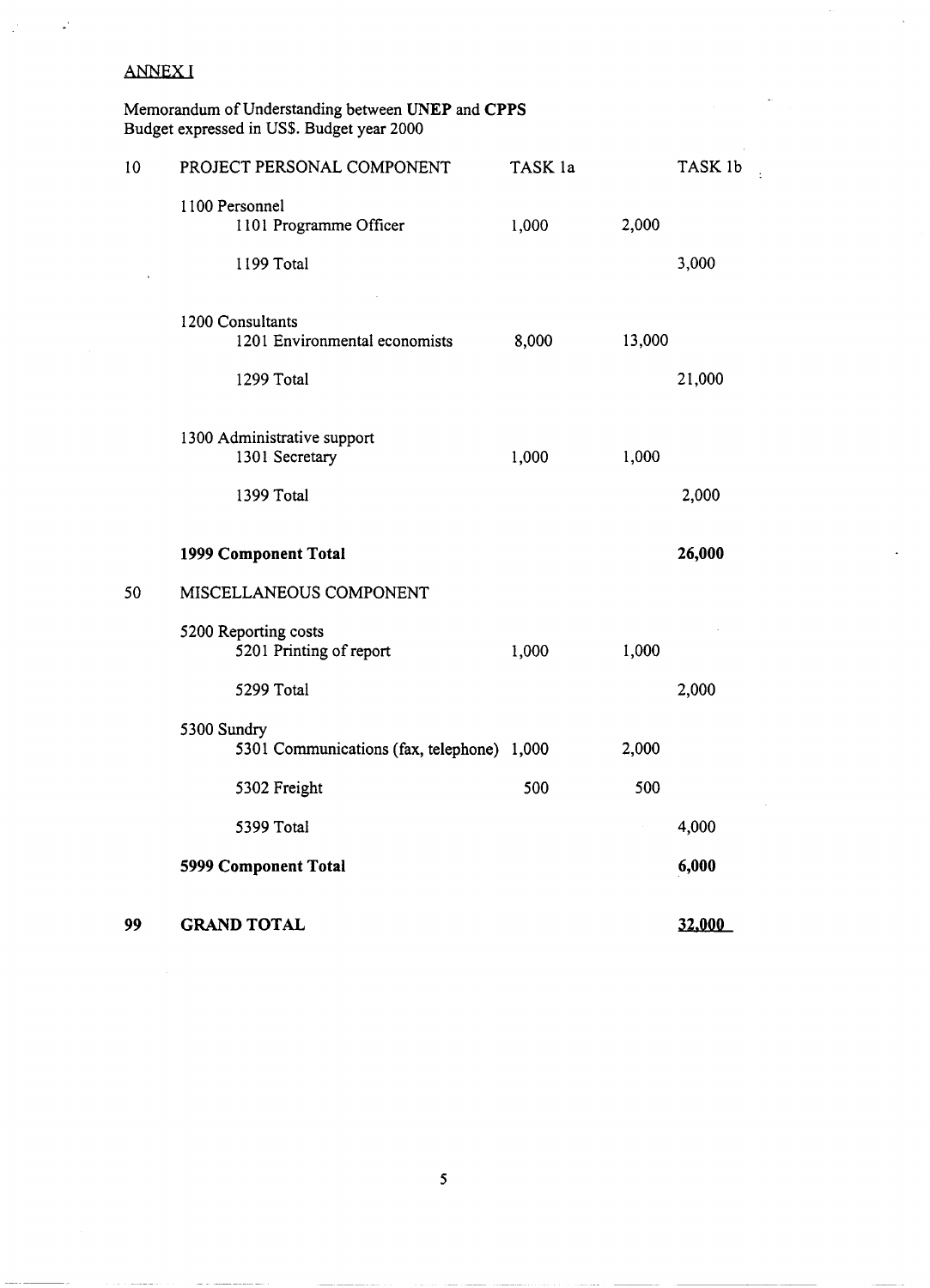## TERMS OF REFERENCE TASK la FOR THE CONSULTANT Overview oí soeio-eeonomie aspeets related to the problem oí wastewater in the South East Paeifie

Under the direct supervision of the UNEP/GPA Coordination Office for the Global Programme of Action for the Protection of the Marine Environment from Land-based Activities and in close consultation with the Regional Coordination Unit of the Plan of Action for the Protection of the Marine Environment and Coastal Areas of the South East Pacific, the consultant will:

- l. .Prepare an overview of potential economic and social development in the region of the South-East Pacific, related to the marine, coastal and associated fresh water environment and the status of these developments. These developments should be related to the problem of sewage and especially urban domestic sewage. Examples are urban extensions, land reclamation, aqua-culture, harbor development, tourism development, integrated management approaches such as Integrated Coastal Area Management. This overview includes the identification of the stakeholders who can be associated with these developments (e.g. coastal and urban planners, private sector developers, tourism boards and associations, artisan fisheries organizations). These stakeholders should be involved in the drafting of the overview and in the regional meeting, foreseen in the Strategic Action Plan on Municipal Wastewater and described in Terms of Reference Task 1b.
- 2. A limited number of case studies, selected by CPPS should be identified and worked out in detail, involving the potential stakeholders (municipality authorities, private sector as water user such as fisheries, tourism, and the private water sector). These case studies, revealing the potential costs and benefits involved, will be presented as concrete examples for partnerships between the different stakeholders at a regional meeting.
- 3. The overview will include available information on:
	- Identification of economic sectors, impacting and benefiting of the coastal and marine environment
	- Review of National and sub-national Development Plans with regard to their potential for polluting the coastal and marine environment
	- Review of National and sub-national Development Plans with regard to the potential use and benefit of a clean coastal and marine environment
	- Qualitative assessment of the economic benefit of these uses, reviewed under the previous bullet
	- Identification of potential or existing public-private partnerships in the field of sewage management and possible pre-investment studies. Per country, at least one potential case should be identified.
- 4. In preparing the overview and the case studies, the consultant should make full use of existing relevant documentation and information, as well as consult with relevant regional and national authorities and experts. To facilitate his/her work, the consultant will:
	- (i) visit CPPS for sufficient time to review relevant information and consult with appropriate staff members; and
	- (ii) establish communication with national experts from the region and appropriate bodies and organizations (e.g. World Health Organization regional offices, Habitat, UNDP, World Bank, Regional Development Bank, Organization of American States, private sector), soliciting their input into the overview.
- 4. The consultant will submit a first draft of the overview to the GPA Coordination Office and the CPPS no later than  $1<sup>st</sup>$  December 2000. After incorporating/addressing comments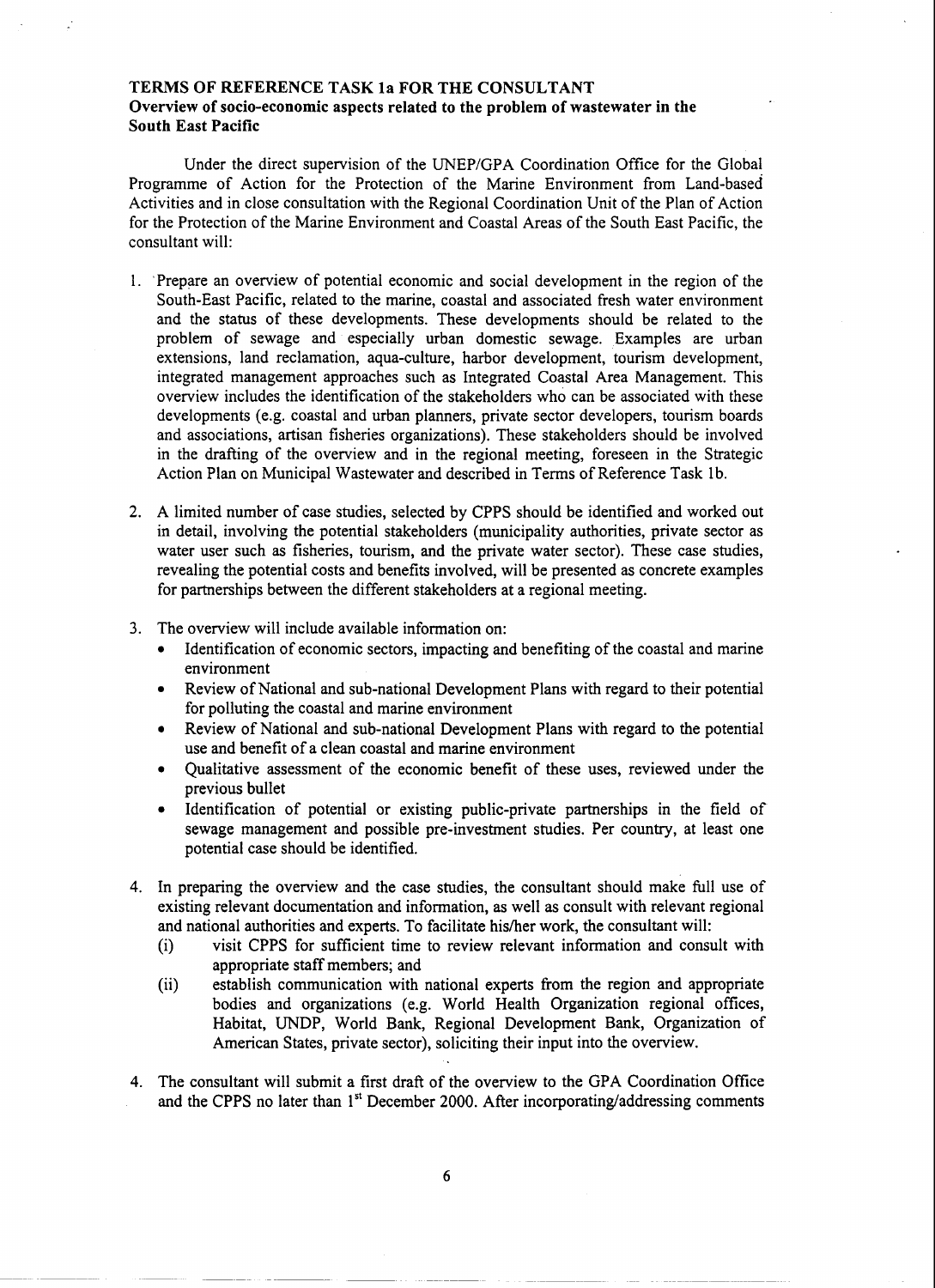provided by tbese offices witbin one montb after receiving tbe draft, the consultant will submit a final report no later than  $1 -$  February 2001. The report will be produced in English and Spanish and submitted in electronic format CNord 97).

 $\ddot{\cdot}$ 

7